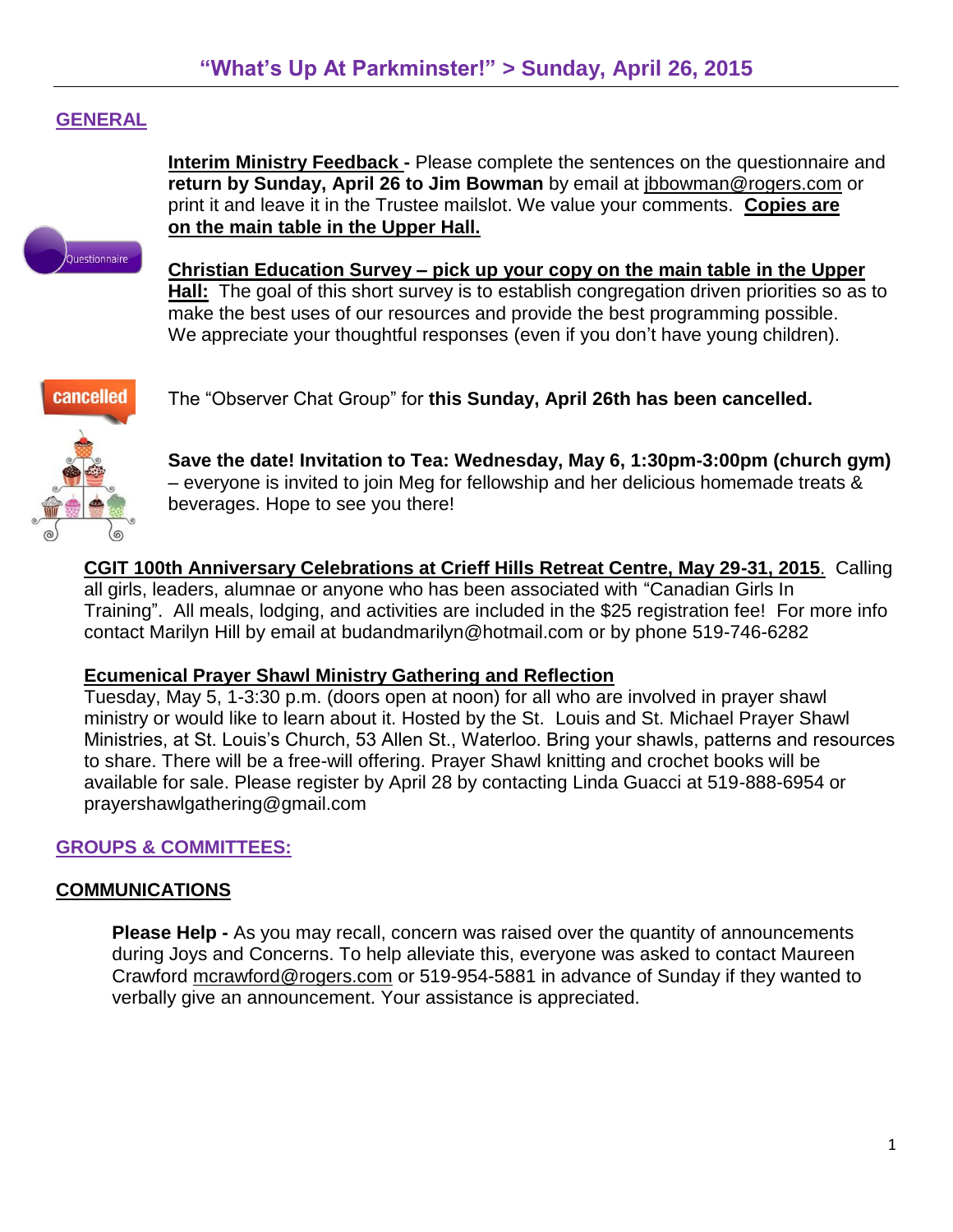# **FINANCE**

**Online Donations:** Can't make it to church on Sunday? Why not make your offering online? Go to [\(https://www.canadahelps.org/dn/19158\)](https://www.canadahelps.org/dn/19158%0d) Thank you for supporting your church community and beyond!

#### **INCLUSIVE MINISTRIES**

**GUEST SPEAKER:** A high percentage of homeless youth in our community are members of the LGBTQ community. Jessica Del Rosso knows first-hand what it is like to be homeless after coming out. Come hear Jessica's story at Parkminster, on Sunday, May 3<sup>rd</sup>. Desserts served at 6:30pm and guest speaker at 7:00pm.

### **MUSIC**

Check out **<https://soundcloud.com/parkminstermusic>** to listen to the beautiful sounds of Parkminster's musical groups.

### **PROPERTY**

**Washroom Construction**: The construction of the accessible washrooms off of the gym is making great progress! Please do not enter that area unless you are working in the kitchen. We appreciate your cooperation – your safety is important to us!

#### **SMALL GROUP MINISTRY** *(full details of all sessions are on a bright green paper in the Upper Hall)*

**Living Ecological Justice:** With spring emerging and Earth Day approaching…why not join us to explore our connection to the earth? It is understandable that climate change and related environmental issues may have you feeling overwhelmed or even despair at the state of our world. Getting together with others and engaging in meaningful conversations makes a big difference. Through community we can make positive change.

Living Ecological Justice is the resource we will use to respond to climate change through prayer, discussion, and action. Books are available at no cost. It is not too late to join us **Wednesdays from 7pm – 9 pm at Judy Paul's home.** Please call or email Judy at 519-743- 6906, [japaul@sympatico.ca](mailto:japaul@sympatico.ca)

#### **"UGO-IGO" Women's Social Group**

UGO-IGO, invites Parkminster women of all ages to join in any or all of these upcoming events:

**- May:** stay tuned

**- Saturday, June 6:** BBQ & potluck at the Usaty's cottage

If you would like to be a part of this lively, welcoming group, please contact Sarah Quanz for more information - [sarah\\_quanz@hotmail.com](mailto:sarah_quanz@hotmail.com)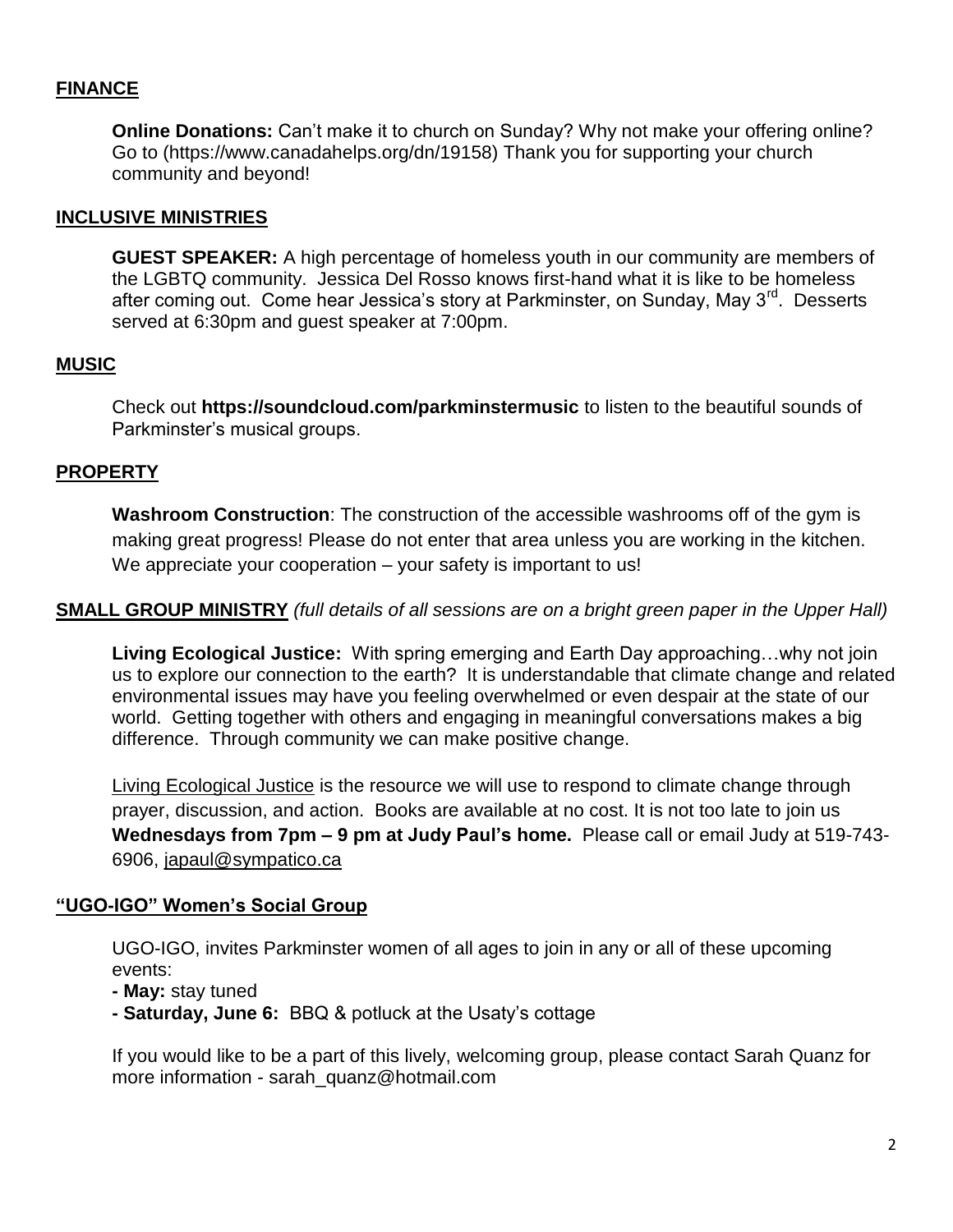# **NEXT WEEK AT PARKMINSTER**

### **Sunday, April 26**

10:00am Worship

11:30am Lunch for new-comers – family room *Cancelled > Observer Chat Group* 

# **Monday, April 27**

9:29am "First Light" – Jim Bowman's home 2:00pm Spanish Class – double classroom 6:30pm Beavers – gym 7:00pm Pathfinders – double classroom 7:00pm "Painting the Stars" – Don Linkletter's home"



### **Tuesday, April 28**

6:30pm Cubs – gym

6:00pm-9:00pm Karate classes – rental: double classroom 7:00pm-9:00pm Transition Team – family room

# **Wednesday, April 29**

6:45pm Scouts - gym 7:00pm "Living Ecological Justice" – Judy Paul's home 7:30pm Bell Choir practice - sanctuary

### **Thursday, April 30**

6:00pm-9:00pm Karate classes – rental: gym 7:30pm Voices United Choir practice - sanctuary

### **Friday, May 1**

9:45am "Change by Degrees" – Iso McGregor's home

#### **Sunday, May 3**

10:00am Worship 11:30am Talking Scripture – family room After service House Group #1 – double classroom 2:00pm "This Changes Everything" – Iso McGregor's home 6:30pm Guest Speaker: Jessica Del Rosso "LGBTQ Homeless Youth"– kitchen/gym/sanctuary